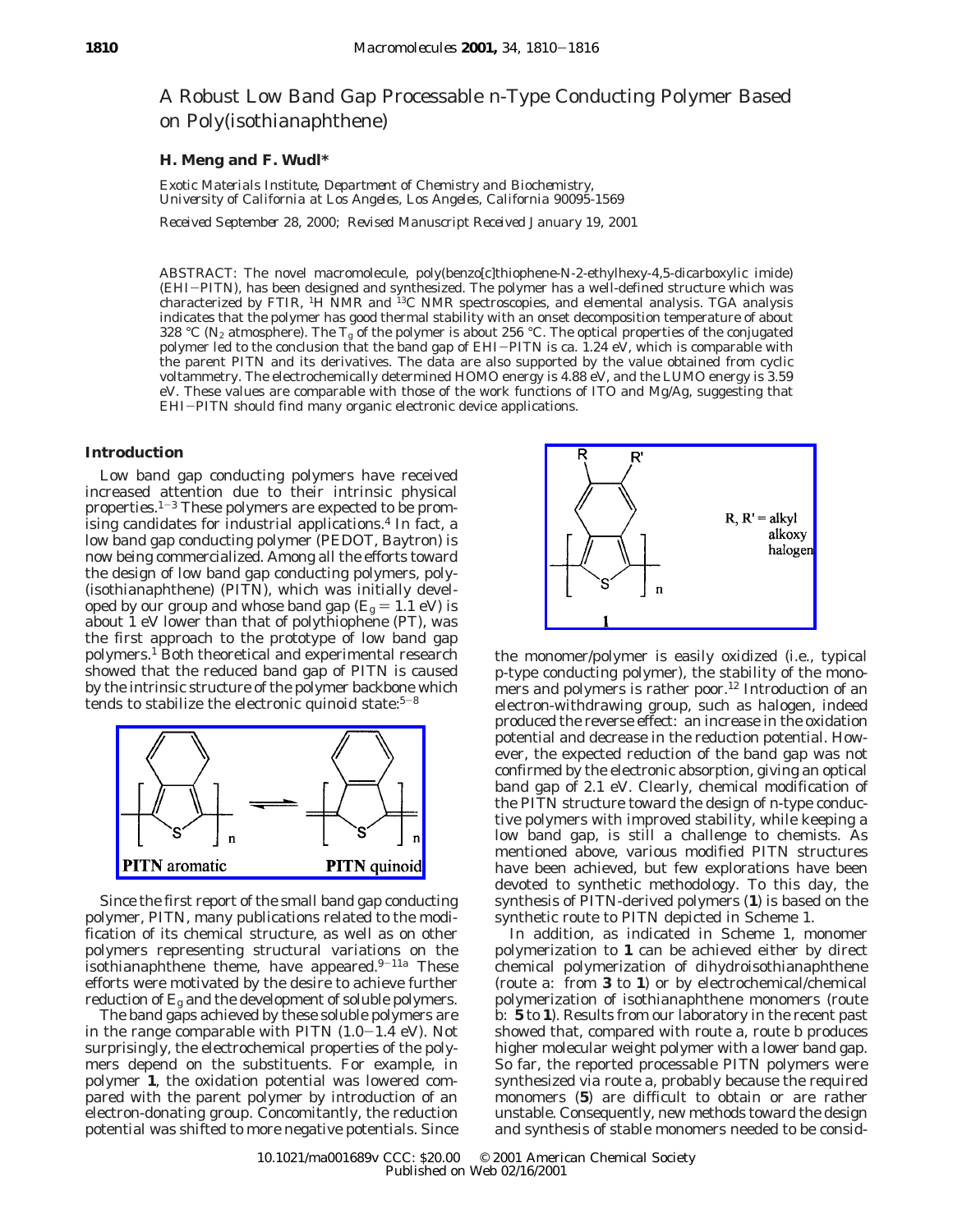

*a* Reagents and conditions: (i) ether, reflux 99%; (ii) 2-ethylhexylamine, DMF, Ac<sub>2</sub>O, Et<sub>3</sub>N, reflux, 98%; (iii) S<sub>8</sub>, 200–210 °C,<br>%: (iv) NBS, CCl4, *hv. 70%; (v*) Na<sub>2</sub>S+9H2O, EtOH, 25 °C then reflux for 2 h, 61%; (vi 80%; (iv) NBS, CCl4, *hv*, 70%; (v) Na2S'9H2O, EtOH, 25 °C then reflux for 2 h, 61%; (vi) *<sup>m</sup>*CPBA, CHCl3, -20 °C, 88%; (vii) TMSCl, *i*-Pr<sub>2</sub>NEt, 25 °C then reflux for 3 h, 90%; (viii) FeCl<sub>3</sub>/CHCl<sub>3</sub>, 50 °C for 48 h, 70–80%. R = 2-ethylhexyl.

ered. Here we describe the design and synthesis of the novel PITN derivative EHI-PITN as shown:



We introduced the electron-withdrawing imide group to change the HOMO and LUMO energy of the molecule and consequently stabilize the n-doped form of PITN. The attached long chain on the imide N atom was expected to improve the solubility of the polymers. Because the imide moiety is planar and relatively remote from the backbone, it was expected to afford only a very minor perturbation to the PITN backbone geometry. Thus, we anticipated that EHI-PITN should have more favorable physical properties than PITN itself.

# **Synthetic Strategy**

The synthetic routes for the monomers and polymers are depicted in Scheme 2. Starting from 3,4-dimethylbutadiene and maleic anhydride, through Diels-Alder and amination reactions, **7** was obtained in nearly quantitative yield. Sulfur-mediated oxidation at 200- 210 °C produced *N*-(2-ethylhexyl)-4,5-dimethylphthalimide (compound **8**) in 80% yield. NBS bromination of compound **8** in CCl4 with a catalytic amount of benzyol peroxide (BOP) produced *N*-(2-ethylhexyl)-4,5-bis(bromomethyl) phthalimide (compound **9**) in 70% yield. Compound **9** was subjected to ring closure with sodium sulfide nonahydrate to give benzo[*c*]thiophene-*N*-2 ethylhexyl-1,3-dihydro-5,6-dicarboxylic imide. Oxidation of compound 9 with *m*-CPBA in chloroform at  $-20$  °C afforded sulfoxide **10** in high yield. Pummerer rearrangement of the latter with TMSCl afforded monomer **11**.

# **Experimental Section**

**General.** Reagent chemicals were purchased from either Aldrich or Fisher Chemical Co., unless otherwise stated. All new compounds were characterized by 1H NMR, 13C NMR, MS, and elemental analysis. Nuclear magnetic resonance (NMR) spectra were taken on a Bruker AMX 400 spectrometer. All chemical shifts were reported relative to tetramethylsilane  $(TMS)$  at 0.0 ppm and  $\widehat{CDCl}_3$  as solvent. FTIR spectra were recorded on an ATI Mattson Infinity series spectrometer by dispersing samples in KBr disks. UV-vis spectra were obtained on a Hewlett-Packard 8453 spectrophotometer. Melting points were measured using a capillary melting point apparatus (MelTemp from Laboratory Devices) and were uncorrected. Thermogravimetric analysis (TGA) was carried out on a Perkin-Elmer TAC 7/DX thermal analyst system at a heating rate of 10 °C/min and at a nitrogen flow rate of 75 cm<sup>3</sup>/min. Differential scanning calorimetry (DSC) was run on a Perkin-Elmer DSC pyris instrument. Cyclic voltammetry (CV) was performed on a BAS 100B electrochemical analyzer with a three-electrode cell in a solution of  $Bu_4NBF_4$  (0.1 M) in acetonitrile at a scan rate of 50 mV/s. The polymer films were coated on a glassy carbon disk electrode  $(0.5 \text{ cm}^2)$  by dropping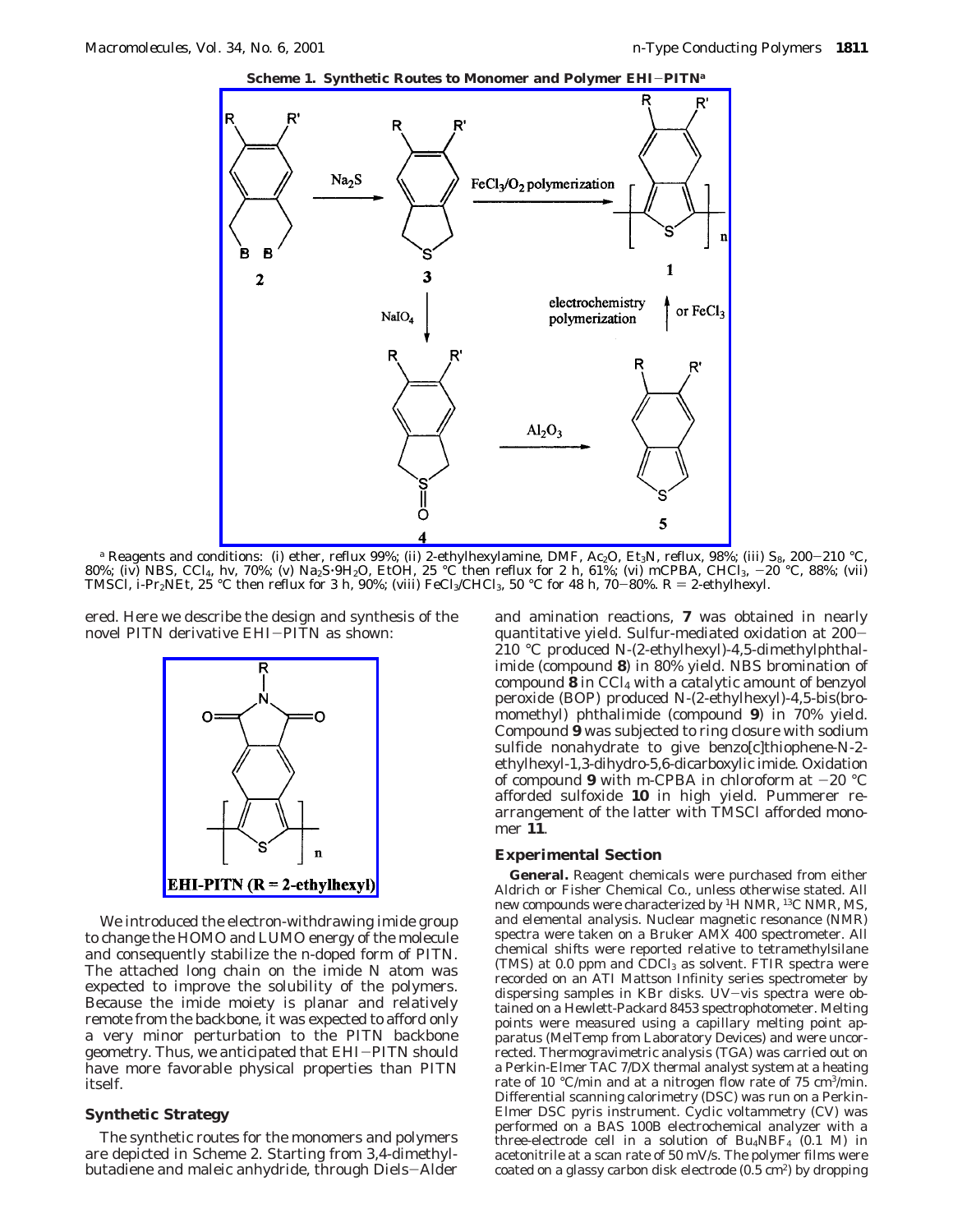

the polymer solutions onto the electrode and then drying in a vacuum. A Pt wire was used as the counter electrode, and an  $Ag/AgNO<sub>3</sub>$  (0.1 M) electrode was used as the reference electrode. Its potential was corrected to the saturated calomel electrode (SCE) by measuring the ferrocene/ferrocenium couple in this system (0.31 V vs SCE). The band gap was derived from either the difference between onset potentials  $(E_g^{\text{onset}} = E_{\text{pro}}^{\text{onset}})$ <br>  $E_g^{\text{onset}}$  or half-wave potentials  $(E_g^{1/2} - E_{\text{per}}^{1/2})$ . Element  $- E_{\text{ma}}^{\text{onset}}$  or half-wave potentials  $(E_{\text{g}}^{1/2} = E_{\text{p}}^{1/2} - E_{\text{m}}^{1/2})$ . Elemen-<br>tal analysis results were obtained from Desert Analytics Co. tal analysis results were obtained from Desert Analytics Co. Light scattering measurements were performed at a concentration of 8 mg/mL with a Microtrac ultrafine particle analyzer (Leeds & Northrup).

**Monomer Synthesis. 4,5-Dimethyl-***cis***-4-enetetrahydrophthalic Anhydride (6)** was prepared according to literature methods. Yield: 99%. Mp:  $77-78$  °C (lit.<sup>11b</sup> 78 °C).

*N***-(2-Ethylhexyl)-4,5-dimethyl-***cis***-4-tetrahydrophthalimide (7).** Compound **6** (59.0 g, 0.328 mol) was dissolved in DMF (200 mL), and 2-ethylhexylamine (43.2 g, 0.335 mol) was added dropwise, with stirring in 0.5 h. After 20 min further stirring, acetic anhydride (80 mL), triethylamine (10 mL), and nickel acetate tetrahydrate (2 g, 1.1 mmol) were added. The mixture was stirred at 130 °C for 6 h. Upon solvent removal, the residue was further distilled under vacuum (140-142 °C/2 mmHg) to obtain a colorless liquid (93.5 g, yield 98%). <sup>1</sup>H NMR (CDCI<sub>3</sub>, 400 MHz):  $\delta$  3.34 ppm (d, 2 H,  $-N-CH_2$ ), 2.99 ppm (m, 1 H, −C**H**−), 2.22−2.44 ppm (m, 4 H, −C**H**<sub>2</sub>−), 1.65 ppm  $(s, 6$  H,  $= C(CH_3)-)$ , 1.15-1.28 ppm (m, 9 H,  $-CH-$ ,  $-C\dot{H_2}-)$ ),

0.82-0.90 ppm (m, 6 H,  $-CH_3$ ). <sup>13</sup>C NMR (CDCl<sub>3</sub>):  $\delta$  180.6, 126.9, 42.7, 39.8, 37.3, 30.8, 30.2, 28.5, 23.3, 23.0, 19.3, 14.1, 10.4 ppm. EI, MS *m*/*z* (%): 291 (85, M+), 180 (100). HR MS Calcd for  $C_{18}H_{29}O_2N: 291.2198.$  Found: 291.2194. Single spot by TLC.

*N***-(2-Ethylhexyl)-4,5-dimethylphthalic Imide (8).** *N*-(2- Ethylhexyl)-4,5-dimethyl-*cis*-4-tetrahydrophthalimide (93.5 g, 0.32 mol) was mixed with sulfur (30.8 g, 0.96 mol), and the mixture was heated in an oil bath at 200-210 °C under Ar atmosphere for 6 h. After cooling to room temperature, the mixture was taken up in hot hexane (300 mL) and filtered to remove unreacted sulfur. The filtrate was evaporated, and the residue was further purified by silica gel flash chromatography. Sulfur was first eluted using hexane, followed by the product, which was eluted with chloroform to give 73.5 g of white crystals: yield 80%; mp  $72-73$  °C. <sup>1</sup>H NMR (CDCl<sub>3</sub>, 400 MHz): *δ* 7.58 ppm (s, 2 H, Ar**H**), 3.53 ppm (d, 2 H,  $\neg$ NC**H**<sub>2</sub>-), 2.39 ppm (s, 6 H, ArC**H**<sub>3</sub>), 1.82 ppm (m, 1 H,  $\neg$ NCH<sub>2</sub>C**H**-), 2.39 ppm (s, 6 H, ArC**H**<sub>3</sub>), 1.82 ppm (m, 1 H,  $-NCH_2CH-$ ), 1.87–1.34 ppm (m, 8 H,  $-CH_2-C-H_2$ ) 0.87–0.92 ppm (m, 6 H 1.27-1.34 ppm (m, 8 H,  $-CH_2$ ), 0.87-0.92 ppm (m, 6 H,  $-CH_2$ ) <sup>13</sup>C NMR (CDCl<sub>2</sub>):  $\land$  169 1 143 4 130 1 124 2 41 8  $-CH_3$ ). <sup>13</sup>C NMR (CDCl<sub>3</sub>):  $\delta$  169.1, 143.4, 130.1, 124.2, 41.8, 38.3, 30.5, 28.5, 23.9, 23.0, 20.6, 14.1, 10.4 ppm EI MS *m/z* 38.3, 30.5, 28.5, 23.9, 23.0, 20.6, 14.1, 10.4 ppm. EI, MS *m*/*z* (%): 287 (73, M<sup>+</sup>), 188 (100). Anal. Calcd for C<sub>18</sub>H<sub>25</sub>O<sub>2</sub>N: C, 74.22; H, 8.77; N, 4.87. Found: C, 74.32; H, 8.51; N, 4.83.

*N***-(2-Ethylhexyl)***-***4,5-bis(bromomethyl)phthalimide (9).** To a solution of *N-*(2-ethylhexyl)*-*4,5-dimethylphthalimide (**8**)  $(28.7 g, 0.10 mol)$  in freshly distilled CCl<sub>4</sub> (200 mL), purged with Ar gas to displace air, was added a mixture of NBS (37.4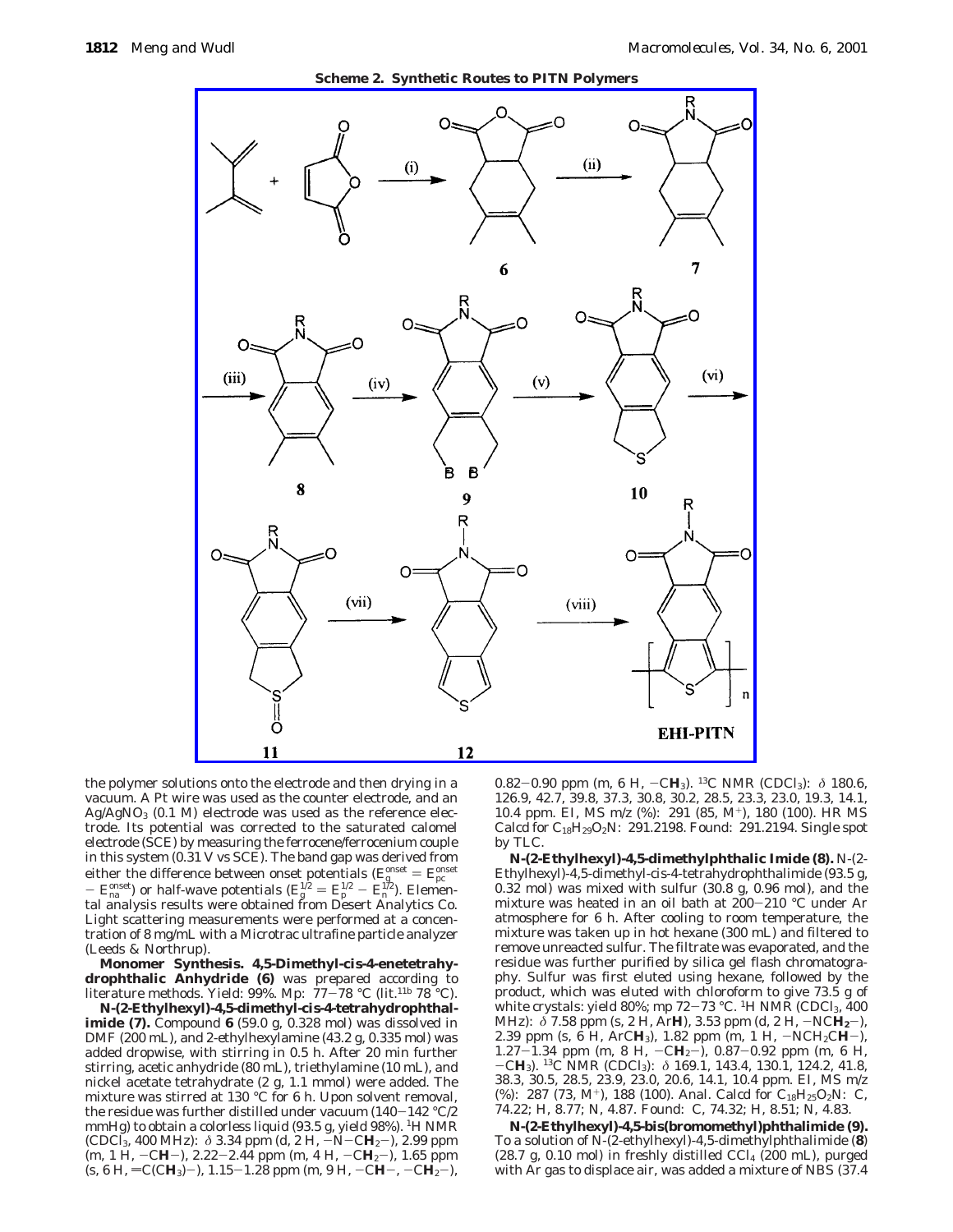g, 0.21 mol) and benzyol peroxide (30 mg) in three portions during 2 h under UV irradiation. After the reaction mixture was refluxed (UV lamp heat) for another 6 h, it was cooled and filtered. The filtrate was washed three times with water, dried, and then evaporated. The residue was applied onto a silica gel column, and the product was eluted with hexane: ethyl acetate (8:1) to produce a white solid which was further purified by recrystallization from cyclohexane to afford 31.1 g (70% yield) of white powder; mp  $78-80$  °C. <sup>1</sup>H NMR (CDCl<sub>3</sub>, 400 MHz): *<sup>δ</sup>* 7.85 ppm (s, 2 H, Ar**H**), 4.71 ppm (s, 4 H, BrC**H2**- ), 3.58 ppm (d, 2 H, -NC**H**2), 1.82 ppm (m, 1 H, -NCH2C**H**- ), 1.28-1.35 ppm (m, 8 H, -C**H**<sub>2</sub>-), 0.87-0.93 ppm (m, 6 H, -C**H**3). 13C NMR (CDCl3): *<sup>δ</sup>* 167.5, 142.9, 132.6, 125.6, 42.1, 38.2, 30.5, 28.5, 28.2, 23.8, 23.0, 14.1, 10.4 ppm. EI, MS *m*/*z*  $(\%): 447 (46, [M+2]^+), 445 (95, M^+), 443 (48, [M-2]^+), 186$ (100). Anal. Calcd for C18H23O2Br2N: C, 48.56; H, 5.21; N, 3.15; Br, 35.90. Found: C, 48.23; H, 5.27; N, 3.38; Br, 35.81.

**Benzo[***c***]thiophene-***N***-2-ethylhexyl-2,7-dihydro-4,5-dicarboxylic Imide (10).** To a solution of sodium sulfide nonahydrate (12.8 g, 0.053 mol) dissolved in 150 mL of absolute ethanol was added slowly with stirring a solution of 18.0 g (0.04 mol) of **9** dissolved in 200 mL of absolute ethanol in 1 h at room temperature. The reaction mixture was further refluxed for 1 h and then worked up. Upon evaporation of 300 mL of ethanol, 200 mL of water was added. The mixture was extracted with chloroform, dried with magnesium sulfate, and evaporated. Further purification via chromatography on silica gel with hexane:ethyl acetate (8:1) as eluent afforded a lightyellow powder (yield 61%); mp 113-115 °C. 1H NMR (CDCl3, 400 MHz): *δ* 7.68 ppm (s, 2 H, Ar**H**), 4.33 ppm (s, 4 H, -SC**H2**-), 3.57 ppm (d, 2 H, -NC**H**2), 1.82 ppm (m, 1 H,  $-NCH_2CH-$ ), 1.26-1.33 ppm (m, 8 H,  $-CH_2-$ ), 0.86-0.92 ppm (m, 6 H, -C**H**3). 13C NMR (CDCl3): *<sup>δ</sup>* 168.2, 147.1, 131.5, 119.6, 42.0, 38.3, 37.5, 30.5, 28.5, 23.9, 23.0, 14.1, 10.4 ppm. EI, MS  $m/z$  (%): 317 (98, M<sup>+</sup>), 134 (100). Anal. Calcd for  $C_{18}H_{23}$ -NO2S: C, 68.11; H, 7.30; N, 4.41; S, 10.10. Found: C, 68.02; H, 7.29; N, 4.45; S, 9.86.

**Benzo[***c***]thiophene-1-oxide-***N***-2-ethylhexyl-2,7-dihydro-4,5-dicarboxylic Imide (11).** A solution of benzo[*c*]thiophene-*N*-2-ethylhexyl-2,7-dihydro-4,5-dicarboxylic imide (**10**) (7.5 g, 0.024 mol) was dissolved in chloroform (100 mL) and cooled to -20 °C in a dry ice-acetone bath. A solution of *<sup>m</sup>*-CPBA (4.12 g, 0.024 mol) in 80 mL of chloroform, cooled at  $-20$  °C, was added dropwise to the above solution with stirring for about 20 min. The mixture was then stirred at room temperature for 5 h, the solvents were evaporated, and the residue was taken up with chloroform. The chloroform extract was washed with water, dried, and evaporated to yield the product which was further purified by chromatography on silica gel with methylene chloride:hexane (1:3) to give 7.6 g of white crystals (yield 88%); mp  $184-185$  °C. <sup>1</sup>H NMR (CDCl<sub>3</sub>, 400) MHz): *<sup>δ</sup>* 7.85 ppm (s, 2 H, Ar**H**), 4.37-4.25 ppm (dd, 4 H, -S(O)C**H2**-), 3.58 ppm (d, 2 H, -NC**H**2), 1.82 ppm (m, 1 H,  $-NCH_2CH-$ ), 1.27-1.34 ppm (m, 8 H,  $-CH_2-$ ), 0.86-0.92 ppm (m, 6 H,  $-CH_3$ ). <sup>13</sup>C NMR (CDCl<sub>3</sub>):  $\delta$  167.8, 142.2, 132.8, 121.8, 59.2, 42.1, 38.2, 30.5, 28.5, 23.9, 23.0, 14.1, 10.4 ppm. EI, MS  $m/z$  (%): 333 (100, M<sup>+</sup>), 187 (70). Anal. Calcd for C<sub>18</sub>H<sub>23</sub>-NO3S: C, 64.84; H, 6.95; N, 4.20; S, 9.61. Found: C, 64.85; H, 7.10; N, 4.31; S, 9.31.

**Monomer Benzo[***c***]thiophene** *N***-2-ethylhexy-4,5-dicarboxylic Imide (12).** To a stirred solution of benzo[*c*]thiophene-1-oxide-*N*-2-ethylhexyl-2,7-dihydro-4,5-dicarboxylic imide (5.86 g, 0.0175 mol), in dried methylene chloride (150 mL), was added slowly *N,N*-diisopropylethylamine (20 mL, 0.12 mol) and TMSCl (15 mL, 0.12 mol) at  $0-5$  °C under Ar atmosphere. After stirring for 2 h, the ice-water bath was removed, and the reaction mixture was refluxed for an additional 2 h. The solvent was evaporated, and the residue was separated by chromatography on silica gel with hexane:ethyl acetate (8:1) as eluent to produce 5.0 g of a light-yellow powder in 90% yield; mp 130-132 °C. 1H NMR (CDCl3, 400 MHz): *<sup>δ</sup>* 8.13 ppm (s, 2 H, Ar**H**), 8.02 ppm (s, 2 H, Th**H**), 3.63 ppm (d, 2 H, -NC**H**2), 1.88 ppm (m, 1 H,  $-NCH_2CH-$ ), 1.29–1.36 ppm (m, 8 H,  $-CH_2-$ ) 0.86–0.94 ppm (m, 6 H,  $-CH_2$ ) <sup>13</sup>C, NMR (CDCL)<sup>1</sup> -C**H**<sup>2</sup>-), 0.86-0.94 ppm (m, 6 H, -C**H**3). 13C NMR (CDCl3): *δ* 168.2, 138.4, 126.0, 122.8, 119.5, 42.3, 38.2, 30.6, 28.5, 23.9,



**Figure 1.** FTIR spectra of the monomer and the polymer.

23.0, 14.1, 10.5 ppm. EI, MS *m*/*z* (%): 315 (100, M+). Anal. Calcd for C18H21NO2S: C, 68.54; H, 6.71; N, 4.44; S, 10.16. Found: C, 68.37; H, 6.87; N, 4.54; S, 9.76.

**Polymerization. Poly(benzo[***c***]thiophene***-N***-2**′**-ethylhexy-4,5-dicarboxylic Imide) (EHI**-**PITN).** A solution of benzo[*c*]thiophene *N*-2′-ethylhexy-4,5-dicarboxylic imide (3.15 g, 0.01 mol) dissolved in dry chloroform (50 mL) was added (via syringe) under an argon atomosphere to a suspension of FeCl3 (6.48 g, 0.04 mol) in 100 mL of chloroform at room temperature. The polymerization started immediately with the appearance of a brown-black color. The reaction mixture was stirred at room temperature for 24 h and then heated to 50 °C for a further 24 h. After cooling to room temperature, the mixture was poured into 400 mL of methanol. The precipitated black polymer was isolated by centrifugation.

**Purification of the Polymer.** The solid product was washed several times with methanol and redissolved in chloroform and repeatedly precipitated in methanol to afford a black solid powder. After dedoping the polymer with 50% ammonium hydroxide (commercial concentrated ammonium hydroxide diluted 50% with distilled water, final concentration ca. 15%), the polymer was Soxhlet-extracted with methanol for 40 h, followed by acetone (to remove oligomers (0.25 g of brown-black oligomers, 8% yield), then with THF (to remove low molecular weight polymer (blue-black polymer, 0.43 g, 14% yield), and finally using chloroform to extract the higher molecular weight polymer (1.88 g, 60% yield). Further purification was achieved by dissolving the polymer in chloroform and precipitating in methanol, followed by centrifugation. After drying in a vacuum overnight at 40 °C, the polymer was characterized: 1H NMR (CDCl3, 400 MHz): *δ* 8.34 ppm (br, 2 H, Ar**H**), 3.64 ppm (br, 2 H, -NC**H**2), 1.88 ppm (br, 1 H,  $-NCH_2CH-$ ), 1.29–0.87 ppm (br, 15 H,  $-CH_2$ ,  $CH_3-$ ). <sup>13</sup>C NMR (CDCl<sub>3</sub>): δ 167.2, 138.8, 130.4, 128.8, 118.4, 42.5, 38.1, 30.5, 28.4, 23.8, 22.9, 14.0, 10.3 ppm. Anal. Calcd for C<sub>18</sub>H<sub>19</sub>-NO2S: C, 68.98; H, 6.11; N, 4.47; S, 10.23. Found: C, 67.27; H, 6.06; N, 4.41; S, 9.79. The molecular weight (*M*w) of the polymer was determined to be 88 000 g/mol by light scattering.

## **Results and Discussion**

**Monomer and Polymer Synthesis.** A previous method for the dehydration of a sulfoxide by heating with activated alumina under reduced pressure in a sublimer<sup>16</sup> was not applicable for the synthesis of the monomers with long-chain substitutents since the products have too low a vapor pressure. Here, the final, high yield, synthetic step of the monomer uses the homogeneous solution, Pummerer rearrangement method, under mild conditions.15

**FTIR and NMR Spectra.** FTIR spectra of the monomer and the polymer are depicted in Figure 1. The spectrum of the polymer is essentially the same as that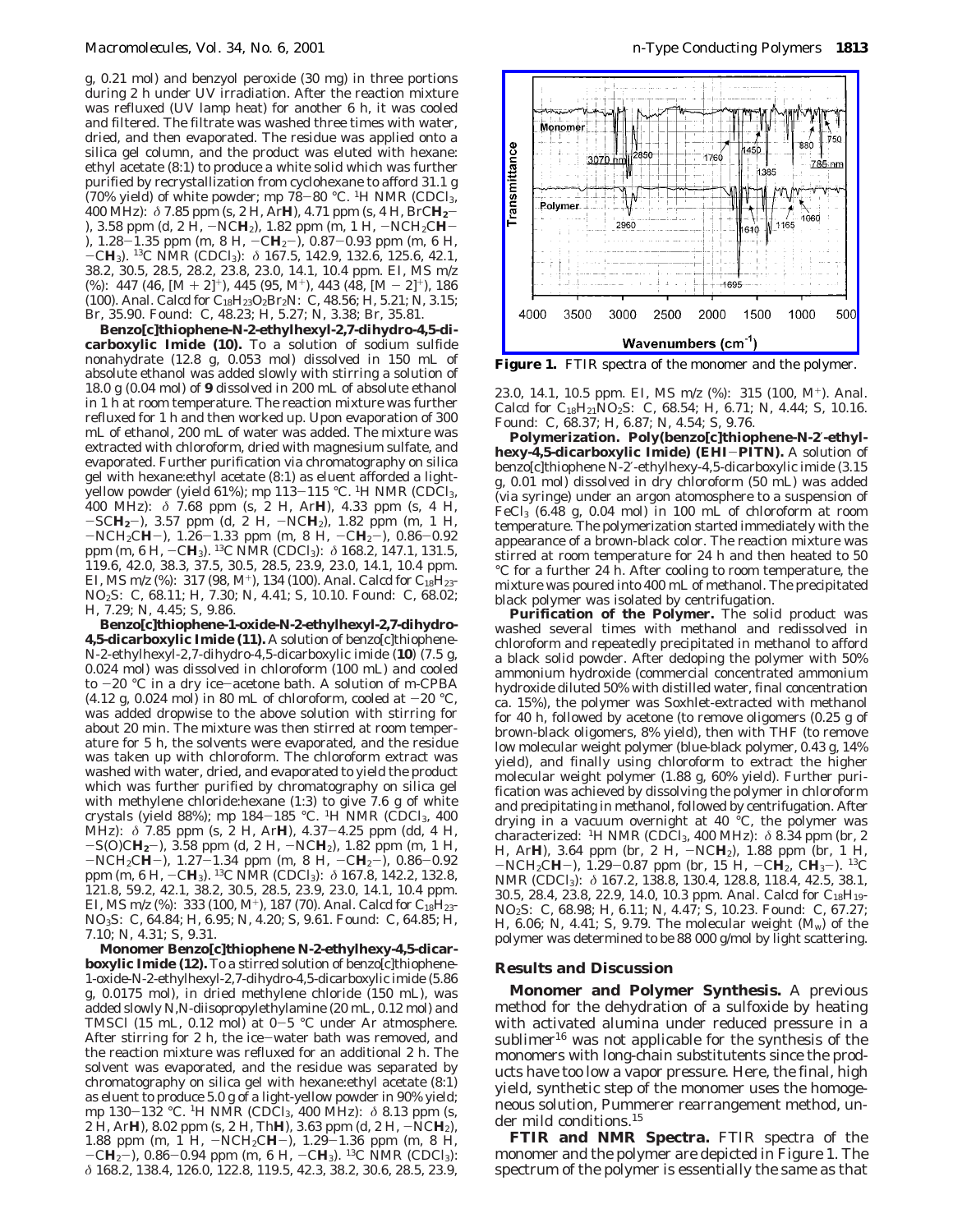

Figure 2. (a) <sup>1</sup>H NMR spectra of the monomer and the polymer. (b) 13C NMR spectra of the monomer and the polymer.

of the monomer except for the disappearance of the  $\alpha$ -CH bands of the latter. The two main strong sharp absorption bands at 785 and 3070  $cm^{-1}$  in the monomer, which correspond to the thiophene ring  $\alpha$ -CH out-ofplane bend and the stretching mode, respectively, are absent in the polymer. This means the polymerization occurred through the thiophene ring. Similar features have been reported for polythiophenes and their derivertives.17,18

Figure 2 shows 1H NMR and 13C NMR spectra of the polymer, and for comparison, the monomer's NMR spectra are also shown. As expected, at low field, one single peak at 8.19 ppm, assigned to the aromatic thiophene  $\alpha$ -CH proton in the monomer, disappeared. Instead, a broad single peak, centered at 8.34 ppm and attributed to the aromatic phenyl protons, appeared in the polymer. The not unusual broadness of the signals may be explained by the polydispersity of the materials or by the large degree of the quinoidal character in the ground state of the polymer since a large contribution of quinoidal structure serves to "rigidize" the polymer backbone, decreasing the freedom of rotation about the bonds connecting the repeat units.10,19 Other peaks at high field are identical for monomer and polymer due to the long side chain. Another reason for the very broad 1H NMR spectrum may also be due to paramagnetic impurities associated with residual iron salts.<sup>20</sup> The  $^{13}C$ NMR spectrum of the polymer showed the same number of carbons as in the monomer, further confirming the expected polymer structure.

**Stability of the Monomer and Polymer.** The key issue which concerned us was the stability of the



**Figure 3.** (a) Thermogram of the monomer and the polymer under nitrogen. (b) DSC scans of the polymer under nitrogen.

monomer and the polymer. The monomer is quite stable both thermally and chemically. There was no noticeable physical and chemical change of the monomer and the polymer even when the monomer powder and the polymer film were exposed to normal laboratory environmental conditions for several months. As for thermal stability, the monomer and polymer were investigated by TGA analysis under nitrogen atmosphere, and the results are shown in Figure 3. The monomer is quite stable (see Figure 3a); there is no degradation of the monomer below 220 °C. The polymer showed higher thermal stability than its monomer with an onset of weight loss at about 328 °C. Compared with other PITN derivatives, which showed a decomposition onset temperature of about 200 °C and more than 10% weight loss at 300  $°C$ , 9-11 EHI-PITN showed only a 4.5% weight loss when the temperature had reached 400 °C. We attribute this higher thermal stability to the introduction of the imide group. $21$  Finally, DSC analysis of the polymer, as shown in Figure 3b, revealed a possible glass transition temperature  $(T_g)$  of the polymer at about 256 °C. The value remained the same when the polymer was subjected to several heat-cool cycles. This high value is consistent with the polymer's relatively high thermal stability.

**Electronic Spectroscopy.** To study the degree of polymerization and to obtain the highest molecular weight fraction of the polymer, the polymer was subjected to extraction by several solvents. Methanol was employed to extract the FeCl<sub>3</sub> and unreacted monomer as well as some oligomers. Acetone was used to extract the oligomers and THF to extract the low-molecularweight polymer fraction. Finally, chloroform was used to obtain the high-molecular-weight, yet soluble, com-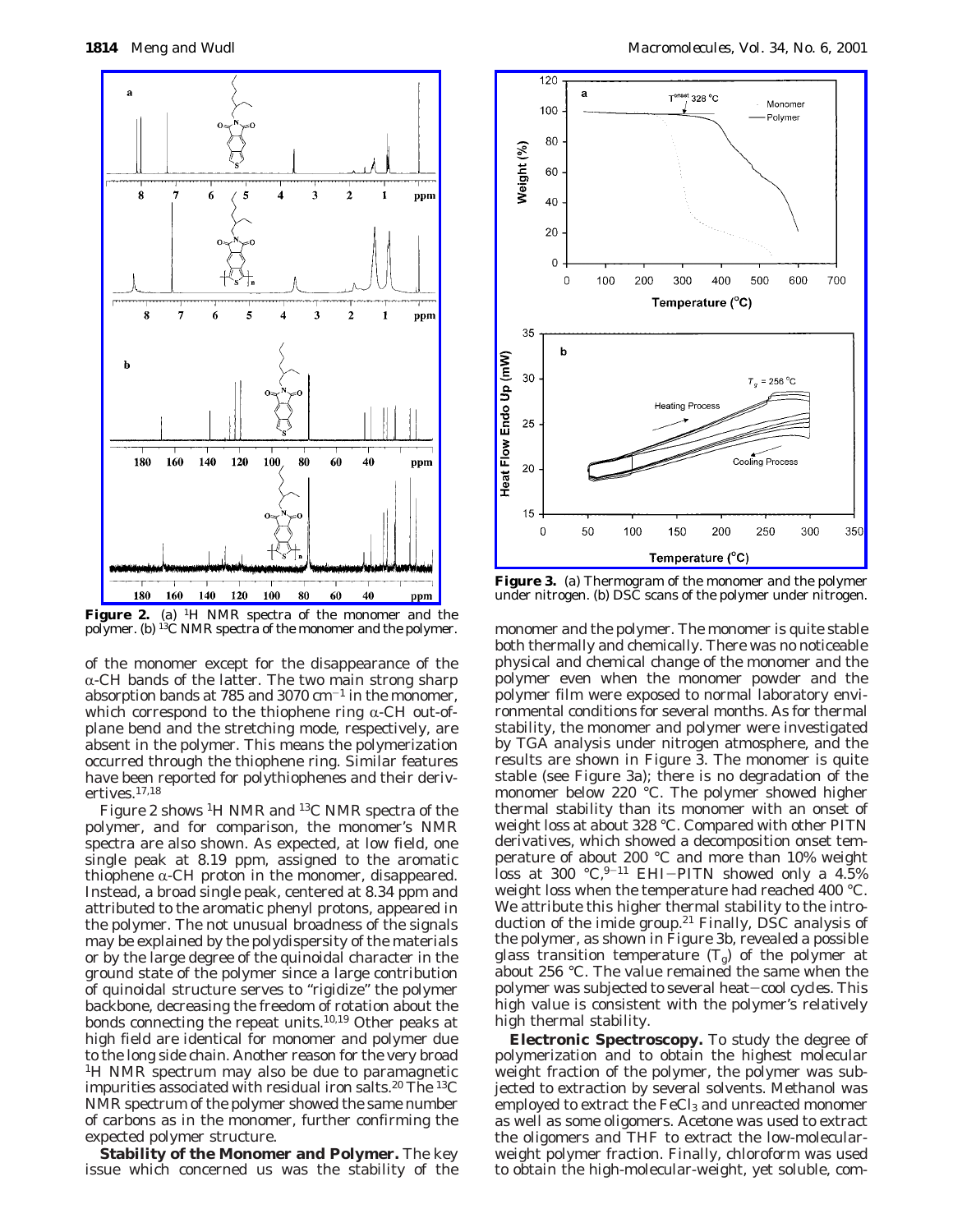

**Figure 4.** UV-vis-NIR spectra of the extraction fractions of the polymer (for chloroform extracted polymer, *λ*max 832 nm,  $\epsilon'_{\text{max}} = 180 \text{ g mol}^{-1} \text{ cm}^{-1}$ .



Figure 5. UV-vis-NIR spectrum of an EHI-PITN film coated on a glass slide  $(-)$  and a chloroform solution of the same polymer  $(\cdot \cdot \cdot)$ .

ponent. The different extraction products were subjected to UV-vis-NIR spectrophotometry. Figure 4 shows the UV-vis-NIR spectra of the polymer obtained in different solvents. The solvent used in UV-vis-NIR measurements was chloroform for all the "polymers". As can be seen in the Figure 4, both UV-vis-NIR spectra of the acetone and THF extracts show only a short wavelength absorption with a maximum peak appearing at 245 nm and a shoulder at 285 nm. A small peak also appears at 448 nm for both materials due to the  $\pi-\pi^*$  absorption of the oligomer/polymer backbone. The THF extracts also showed a shoulder around 580 nm, which extended to longer wavelength with very weak intensity. However, the UV-vis-NIR spectrum of the chloroform extract is quite different, exhibiting a low-energy absorption band centered at 832 nm, the longest wavelength absorption peak in all the PITN series. $9-11$  The longer wavelength absorption is attributed to the  $\pi-\pi^*$  absorption of the polymer backbone.<sup>22</sup> The peak at 245 nm, due to the  $\pi-\pi^*$  of the isothianaphthene in all three systems, was also observed in the chloroform extraction. The 832 nm band of the chloroform extract indicates that a clean highmolecular-weight polymer was obtained.

The UV-vis spectrum of the solid film spin-coated from chloroform on a glass slide is shown in Figure 5. The film exhibits an absorption maximum at 778 nm. Surprisingly, this peak is at higher energy than the one



Figure 6. Cyclic voltammogram of EHI-PITN films on glass carbon electrode in 0.10 M *n*-Bu<sub>4</sub>NBF<sub>4</sub> in acetonitrile at a scan rate of 50 mV/s.

obtained in chloroform solution. This rare phenomenon has also been observed in other conjugated polythiophene systems, where a blue shift of the polymers containing mainly head-to-head dyads in solid films compared with the solution states was observed.<sup>22b,c</sup> Normally, the electronic absorption of the solid state of conjugated polymers are red-shifted compared with the solution state attributed to the more ordered conformation and an increase in *π*-conjugation length in condensed state.<sup>22d</sup> Herein, we explain this blue shift in our low band gap conjugated polymer is due to the more coplanar and robust configuration of the quinoid structure of the polymer which lead to less freedom of the interannular rings. More detailed study of this phenomenon will be reported elsewhere.<sup>22e</sup> The 1.24 eV band gap of the polymer is derived from the energy absorption edge of the spectrum, comparable with the parent PITN polymer and its derivertives.1,9-<sup>11</sup> The data are also in agreement with the value obtained from CV measurements shown below.

**Electrochemical Study of the Polymer Films.** Depicted in Figure 6 are both p-doping and n-doping processes investigated by cyclic voltammetry (CV) of the polymer. During the p-doping process, the polymer exhibits reversible doping-dedoping properties with oxidation potential (*E*pa) and reduction potential (*E*pc) peaks at 0.88 and 0.65 V vs SCE, respectively (scan rate, 50 mV/s). The relative higher oxidation potential, compared with that of PITN, is due to the imide electron-withdrawing group and contributes to the stability of the polymer. The n-doping and dedoping process is also reversible with the reduction potential  $(E_{\rm pc})$  and oxidation potential  $(E_{\rm pa})$  peaks appearing at  $-1.10$  and  $-0.90$  V vs SCE, respectively. The reversible and facile reduction of the polymer shows the polymer can be employed as a typical n-dopable polymer.<sup>23</sup> The oxidation and reduction onset potentials, as measured for both processes, are  $+0.48$  and  $-0.81$  V vs SCE, respectively, which corresponds to a band gap  $(E_{\rm g}^{\rm onset})$ of 1.29 eV, somewhat higher than derived from the electronic absorption spectrum (1.24 eV). The half-wave derived band gap  $(E_{\rm g}^{1/2})$  is 1.59 eV, which is much lower than that of the low band gap poly(3,4-ethylenedioxythiophene) (PEDOT) material  $(E_g^{1/2} = 2.08 \text{ eV})^{23}$  The<br>electrochemical oxidation/reduction reversibility of the electrochemical oxidation/reduction reversibility of the polymer also indicates that the polymer has good charge transport properties.24,25